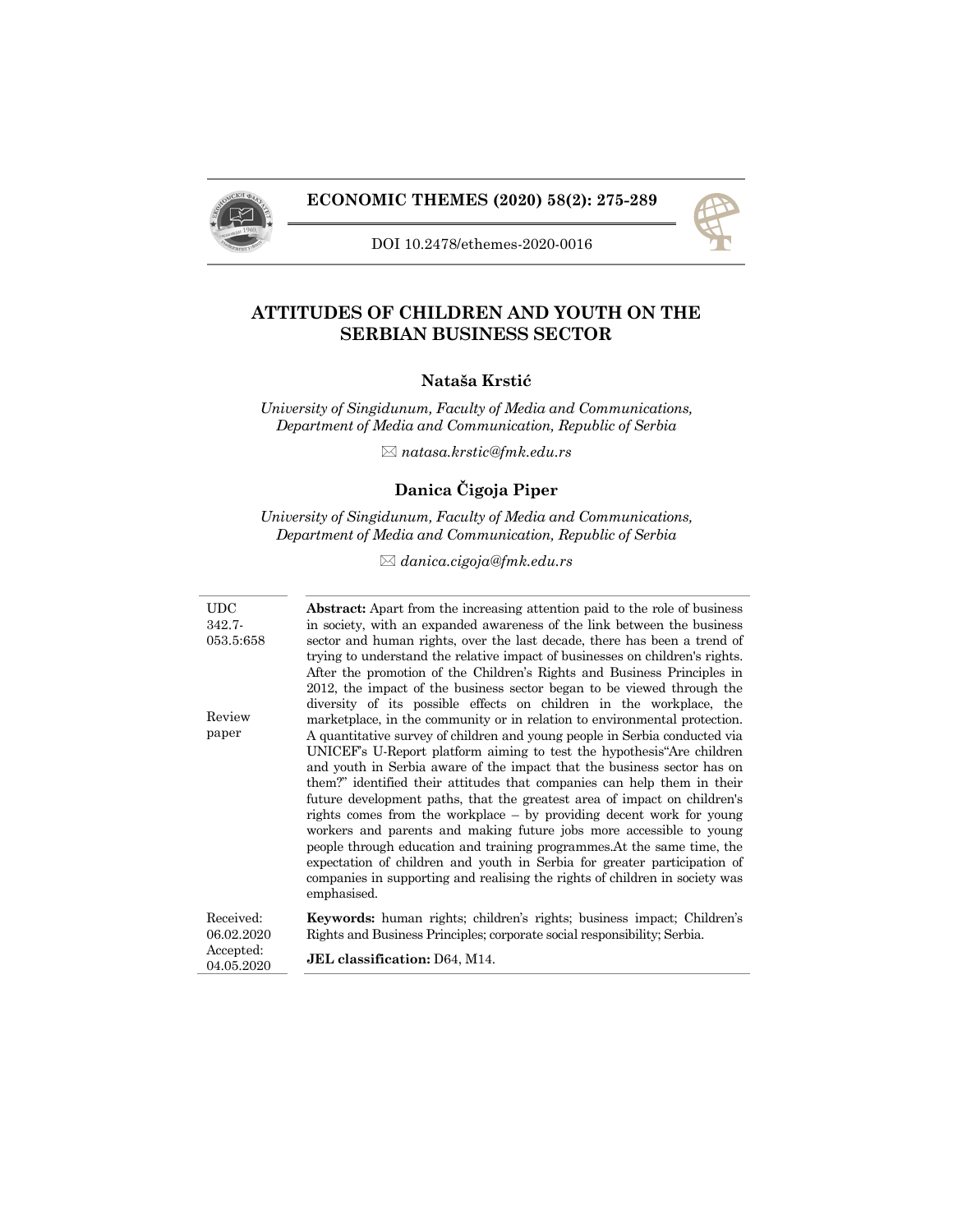## **1. Introduction**

Luka (10): "Ivan and Mića will make their YouTube channel, I'll make a logo for them and then we'll sell shirts online." The quote illustrates a common impact that contemporary business practices have on children's minds, in the concrete example, specifically via the new media. Luka and his friends identify with famous online influencers and create their own business plan. Their entrepreneurial spirit is inspired by the developments in the media market which have, in the stead of selling lemonade in front of the school, offered new business models to children which can quickly and easily come to compete with established companies in the market. "Their foremost habit is gathering information by way of modern technologies, competing in digital challenges, along with personal affirmation via popular online channels" (Čigoja Piper, Radojević, Čolović & Radović, 2019, p. 144), so it can, therefore, be assumed that contemporary industries have a powerful effect on the choices children make; from buying new shoes, obtaining information, to the choice of future profession. Apart from this, business practices of companies worldwide directly or indirectly affect the health of children who use their products or services (Martin-Ortega & Wallace, 2013). Indirect factors would include those pertaining to manufacturing practices which are not in accordance with ecological standards (Ivanović-Đukić, 2011, p. 23), which in time causes the pollution of air, soil, or water and an array of health problems where children and youth are particularly affected. Direct factors are more conspicuous and refer to the rise in different health problems in children and youth; such as obesity (impacted by unhealthy food), numerous allergies (foods, toys, cosmetics which contain allergenic substances), or addiction to a certain product (video games). However, children are not only consumers of products and services, but many are also "workers in factories and fields, family members of employees and residents of the communities that host operations" (United Nations Children Fund, 2015, p. 8). In that sense, the relationship between the business sector and children should be continuously monitored and advanced in the domain of respecting guaranteed human, or, rather, children's rights.

The development of the agendas of international human rights institutions, led by the United Nations (UN), has also contributed to the developments in the area of children's rights. "Children's rights, just like human rights, are not 'given' to anyone – we have them simply by virtue of existing" (Vučković Šahović, 2001, p. 5). The human rights of children are part of many international legal acts and the legal systems of most nation-states. The most significant document which guarantees the rights of children is the UN Convention on the Rights of the Child (1989), and member states in the UN, derive from the Convention laws and other legal acts which actualise and protect children's right "in families, schools, government institutions, workplaces, the streets, and other places and circumstances" (ibid, p. 5). The Convention on the Rights of the Child "legally poses a requirement that the child is in the center of all the activities pertaining to the child and participate in them actively, expressing their opinion" (ibid,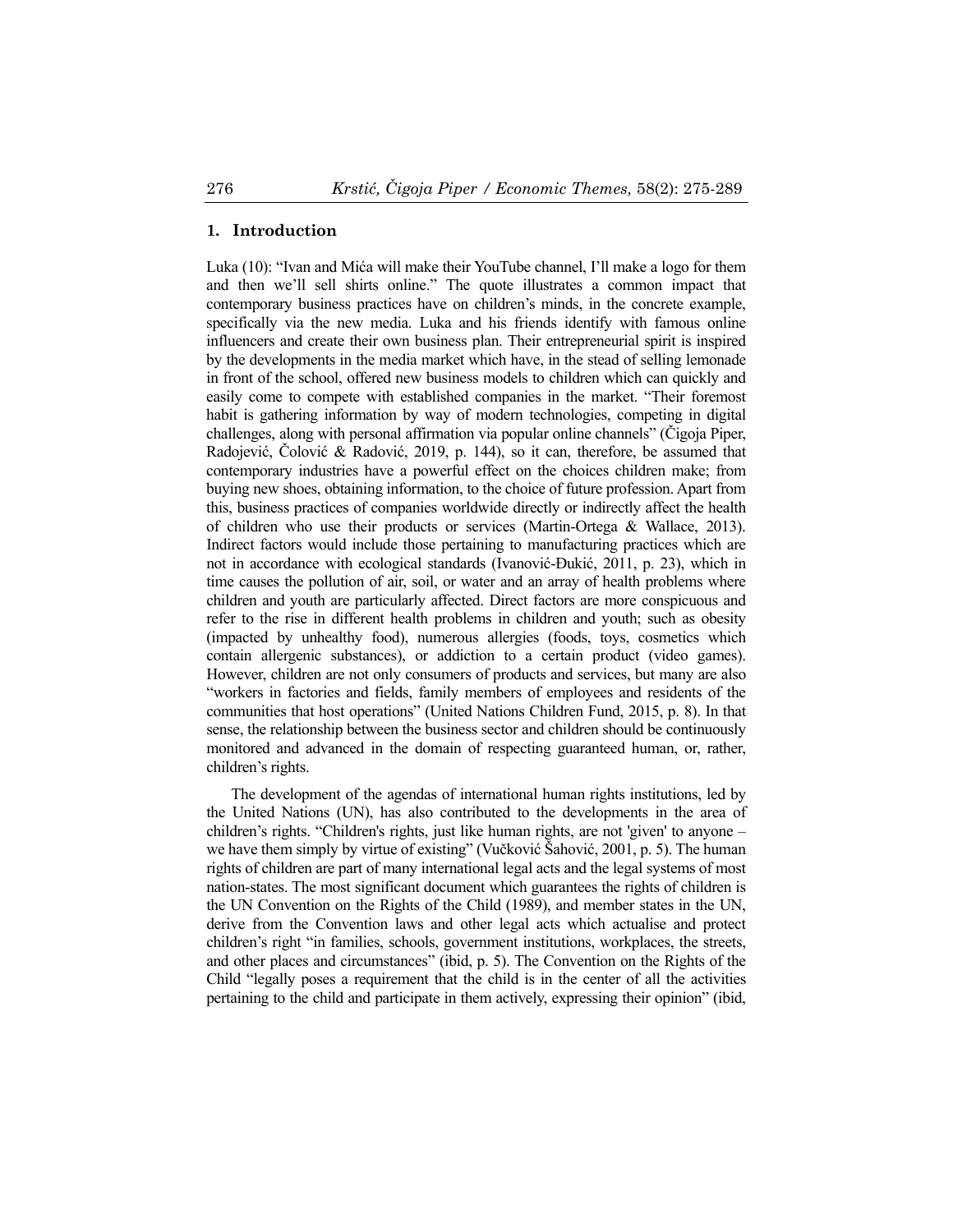p. 16). It is precise because of this that it is necessary to devote more attention to the possibility that children could express their attitudes and to research into their opinions because these activities could provide ideas for true changes in the business arena (Berlan, 2016, p. 160) and society as a whole. In the present paper, what the authors particularly find of import is the fact that children are conceived of as thinking subjects who can express their views on a certain topic, and that listening to and respecting children's opinions is legally binding for all other members of society.

#### **2. Corporate Social Responsibility and Children's Rights**

Considerations of the role and impact of the business sector on the actualization of children's rights have in academic literature mostly referred to topics such as child labour, gender equality and ethics in advertising (Crane & Kazmi, 2010; Martin-Ortega & Wallace, 2013). Recent papers highlight the role of corporate social responsibility (CSR) in respecting human rights and their direct relationship to respect for children's rights (Zadek, 2004; Crane & Kazmi, 2010; Krstić, 2017). In this sense, CSR is defined as a management principle which encompasses four areas of activities: the economic – which involves accomplishing the economic goals of the company, the legal – which refers to the obligation to adhere to legal statutes, the moral – which involves the moral obligation towards all stakeholders and the philanthropic – which denotes investment of own resources with the objective of fulfilling higher purposes in the community or society (Carroll, 1991; Ivanović-Đukić, 2011). The role of CSR in the domain of the protection of the human rights of children includes the above stated four areas of managerial activities and involves not only the physical protection of children and ethical business behaviour towards them, but also improving the economic status of the family: the working conditions of the parents, the quality of life, contribution to activities which support education and culture, and others (Crane & Kazmi, 2010). Thus, CSR can also be considered as a social resource that should contribute to the development of social well-being through the respect of conditions that ensure decent work, sustainable development and environmental protection, through the contribution to government efficiency (Sekulić & Pavlović, 2018, p. 60).

Along with everything stated above, CSR should also rely on listening to children's needs and opinions and partly organise the conducting of business in accordance with these needs, which would reinforce respect for children's rights in the business sector (Berlan, 2016). The research on the possibilities that CSR could provide to children conducted by the organization Save the Children during 2010 included 150 participants aged between 10 and 18, and the results show that children are able to pinpoint the areas in which the business sector can help them and define the steps to take in order to improve their lives, emphasizing that "they don't want gifts, they want accountability" (p. 9). The problem with the application arises when investment in CSR directed towards child welfare transforms into promotional activities whose purpose is to affirm the product, service or brand, instead of truly exerting a beneficial influence on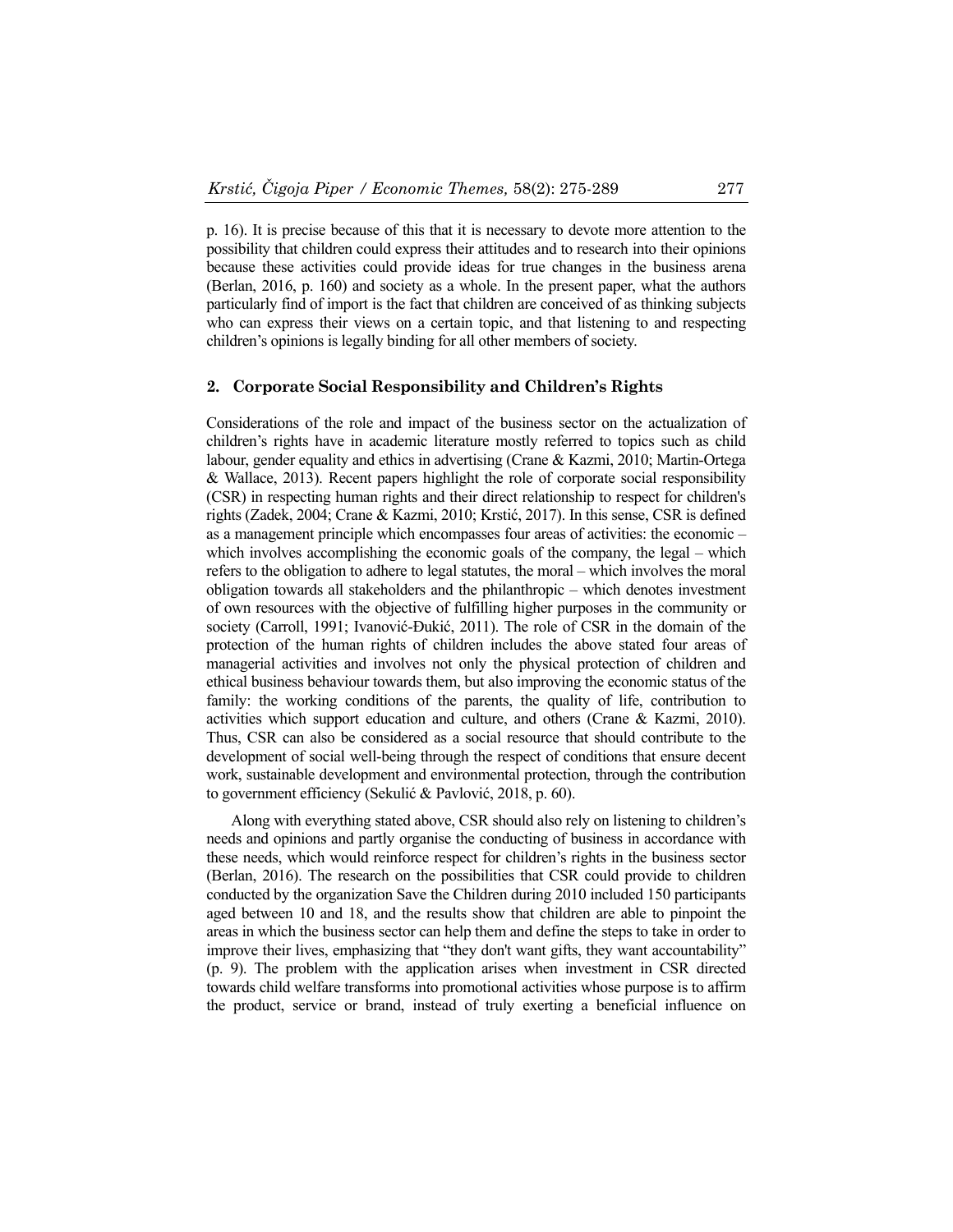children's quality of life. "With regards to the business sector, social and economic initiatives directed towards children are mostly treated as a reputation management tool and used to shape public opinion of the company as a good corporate citizen" (Krstić, 2017, p. 354). According to Bergadaà (2007), children and youth are directly targeted by companies by way of sophisticated advertising techniques in media, and social criticism problematises CSR precisely by directing attention to the role of marketing and advertising, which are often in collision with ethics.

To enable the systematic introduction of an ethical obligation to respect children's rights in the business sector, UNICEF, Save the Children and United Nations Global Compact have joined their collective expertise in increasing respect for children's rights in various aspects of business practice and developing ten principles that identify the various ways in which the business sector can influence children throughout the entire value chain (2012). The Principles were developed in accordance with the Convention on the Rights of the Child to help companies shape their operations so that they respect and support children's rights through three core areas: the workplace, the market, and the local community with the environment. In concrete terms (ibid, p. 11):

- 1. Meet their responsibility to respect children's rights and commit to supporting the human rights of children.
- 2. Contribute to the elimination of child labour, including in all business activities and business relationships.
- 3. Provide decent work for young workers, parents and caregivers.
- 4. Ensure the protection and safety of children in all business activities and facilities.
- 5. Ensure that products and services are safe, and seek to support children's rights through them.
- 6. Use marketing and advertising that respect and support children's rights.
- 7. Respect and support children's rights in relation to the environment and to land acquisition and use.
- 8. Respect and support children's rights in security arrangements.
- 9. Help protect children affected by emergencies.
- 10. Reinforce community and government efforts to protect and fulfil children's rights.

By integrating the respect for and support of children's rights in their core business strategies, procedures and activities, companies can strengthen their business sustainability via boosting their reputation, attracting qualified workforce, improving risk management, and securing a social licence to operate (UNICEF *et al.*, 2012; Krstić, 2014).

When it comes to Serbia, the concept of CSR is not fully strategically deployed in local companies as managers often have to "balance between short-term profits and long-term development goals" (Krstić, 2017, p. 3). In addition, it is not uncommon for businesses to reduce their socially responsible practices to philanthropic donations that have a media interest and are considered to be of benefit to the company (Ivanovic-Djukic, 2011). On the other hand, for companies that put social responsibility in their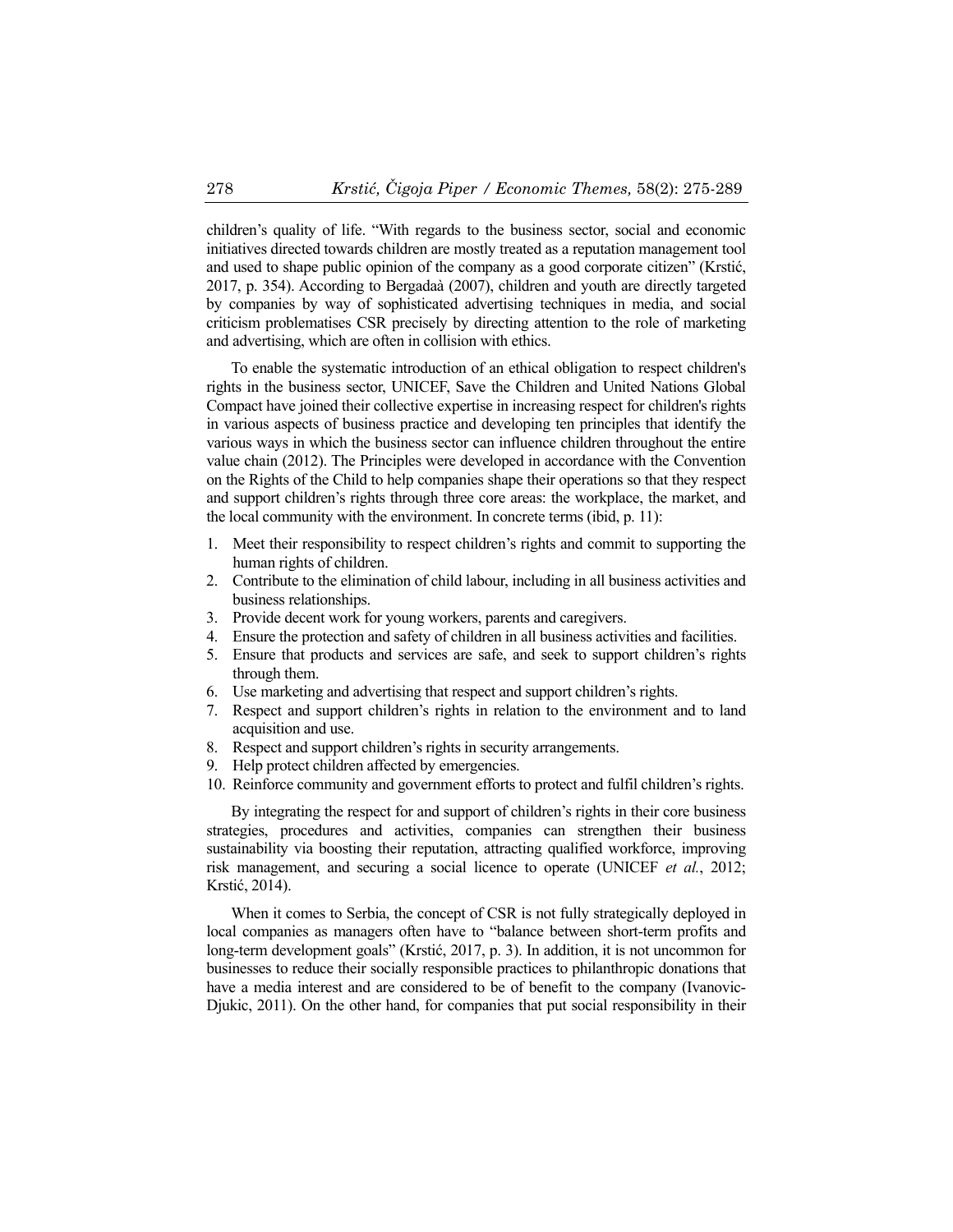strategic focus and are committed to CSR as a business strategy, the greatest interest exists for projects relating to children. According to the research conducted by UNICEF (2017), the volume of CSR activities towards children is growing year by year and for the majority of responsible companies supporting children (82%) represents an important segment of social responsibility, while for a third of them (38%) children are a priority in their CSR activities. The areas most frequently stated as supported by companies were advancements in formal and informal education (79%), public health and healthy lifestyles (68%) and improving conditions for life in the local community (64%). Furthermore, the Serbian Forum for Responsible Business (FRB) conducts annual research on the contribution of its members to sustainable development. According to the findings of the latest research (2018), the five areas most supported by the business sector are education, culture and arts, protection of the environment, sports and social entrepreneurship, with children at the basis of all the activities of their member companies.

It remains unknown whether true respect for reinforcing children's rights in different areas of business is the leading motivation of companies for conducting socially responsible activities, but their increase certainly contributes to respecting and strengthening the rights of children in society.

### **3. Research methodology and Hypothesis**

The empirical research was conducted by means of a quantitative research technique via an electronic survey, which was active for a month, between March and April 2019 on the U-Report platform owned by UNICEF in Serbia (serbia.ureport.in). U-Report is a platform collecting data from children and adolescents developed by UNICEF globally for the purpose of advancing the engagement of youth and inciting positive changes in society. The platform sends to logged U-Reporters invitations to participate in surveys (via SMS messaging and social networks), on different social topics such as attitudes towards the media, gender equality, prevention of violence, nutrition, and labour market. This research utilised the platform hosted by UNICEF in order to avoid ethical problems common in research involving children, as it stresses the principle of voluntary participation, establishing a balanced relationship between researcher and participant, respecting the confidentiality of data and maintaining the anonymity of the children participants (Đurić, 2012, p. 457). Additionally, articles 12 and 13 of the Convention on the Rights of the Child (UN, 1989) state that a child capable of forming their own opinion should be accorded the right to freely express this opinion on all the issues that concern them, in accordance with their age and level of maturity, and by way of the medium of choice. In the context of the conducted research, we have defined a child in accordance with Article 2 of the preliminary draft of the Law on the Protection of the Rights of the Child (2019) as every human being between birth and the age of 18, and youth according to the National Strategy for Youth of the Ministry of Youth and Sports (2015) as the category of persons aged 15-30.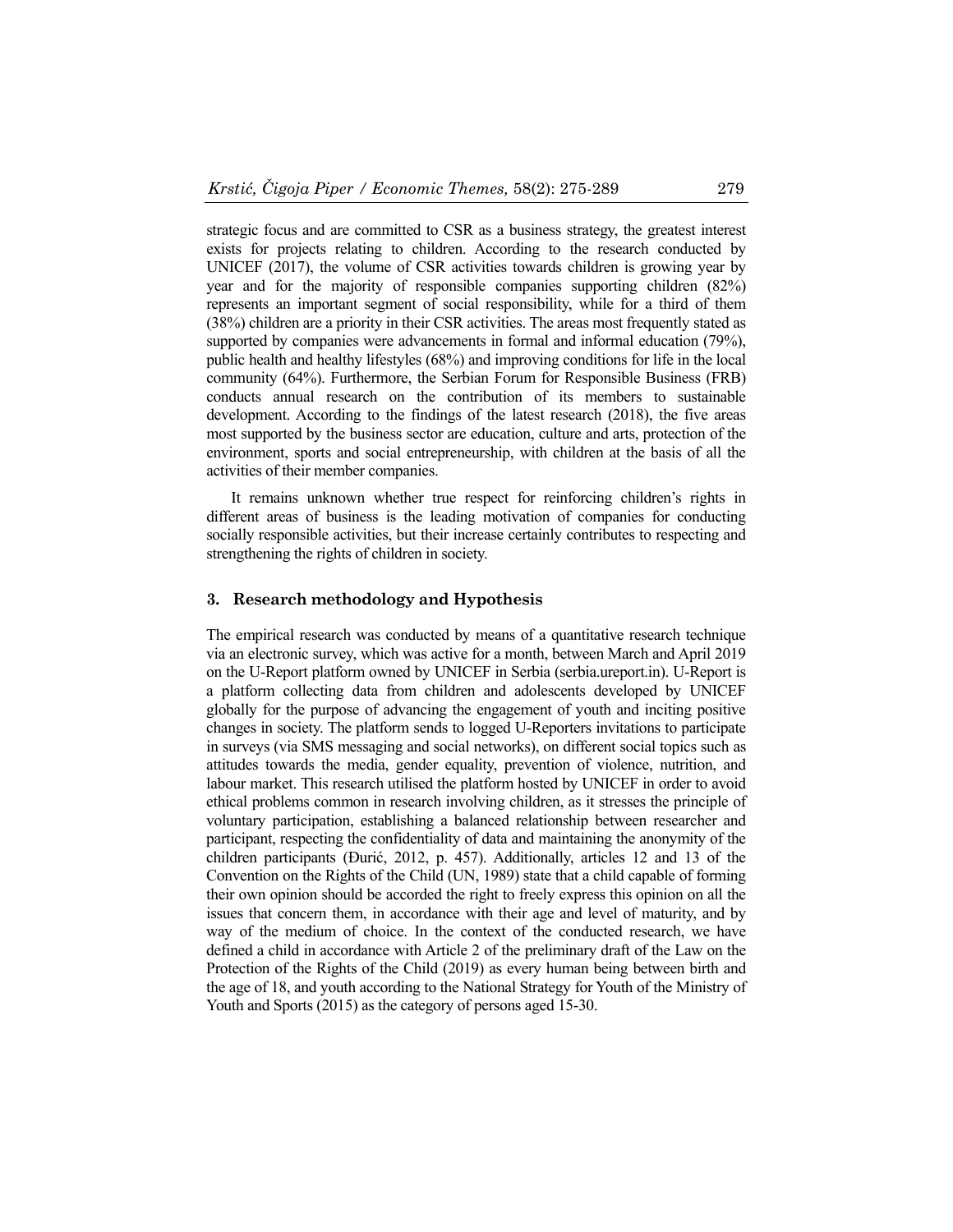Of the 2,283 registered U-Reporters on the platform, 1,073 users (or 47%) participated in the survey. Participants were predominantly female (71%), from the Belgrade region (48%) and youth aged 15-19 (65%), which can be accounted for by the registered structure of U-Reporters. It is important to note that all 24 regions of Serbia targeted by the platform had their representatives in the survey, which ensured national coverage.

In the survey, we started from the stance expressed in the Children's Rights and Business Principles that children are among the most marginalised and vulnerable members of society, as their voices are not sufficiently heard in public. Children are rarely given the opportunity to express their opinion and rarely spoken to when decisions are made in a community. However, when given the chance, children can express interesting alternative opinions and give a valuable contribution (UNICEF *et al*., 2012, p. 2). Owing to the fact that children are among the main actors in the business sector; as consumers, as family members of the employees, as young workers, as future labour force, business sector leaders and important members of the community and environment in which business is conducted, the hypothesis we wanted to test by way of the conducted survey was:a "*Are children and youth in Serbia aware of the impact that the business sector has on them?*" Based on the hypothesis, the subject of this paper is examining the awareness and attitudes of children and youth about the direct and indirect impact of the business sector on respect, or violation of their rights. The aims of the research are to (a) determine the extent to which children and youth understand the impact that companies exert on their lives, i.e. respecting, depriving and developing children's rights in Serbia; and (b) based on the research results, give recommendations to improve the CSR in Serbia towards children in accordance with the Children's Rights and Business Principles.

To this end, the participants were asked a single general and five thematic questions out of which four had predetermined answers, while the final question was formulated as open and participants were able to express their personal opinions. The general question was as to the willingness of registered U-Reporters to participate in the survey. The thematic questions in the survey had the aim to test the attitudes of children and youth participating in the research on the impact of companies on their future careers, areas of business which in their view have the greatest impact on the rights of children and activities that companies could take to reduce the gap between themselves, children and youth. Finally, participants were asked to suggest to the business sector ideas, activities and measures that could advance children's rights.

The common denominator for all the questions in the survey was assessing the awareness of children and adolescents of the direct or indirect impact that the business sector has on their rights, in the sense of their deprivation or advancement. For the purposes of obtaining a better overall view of the research results, the findings were cross-referenced with recent researches on the investments and areas of support to CSR towards children (UNICEF, 2017; Forum for Responsible Business, 2018).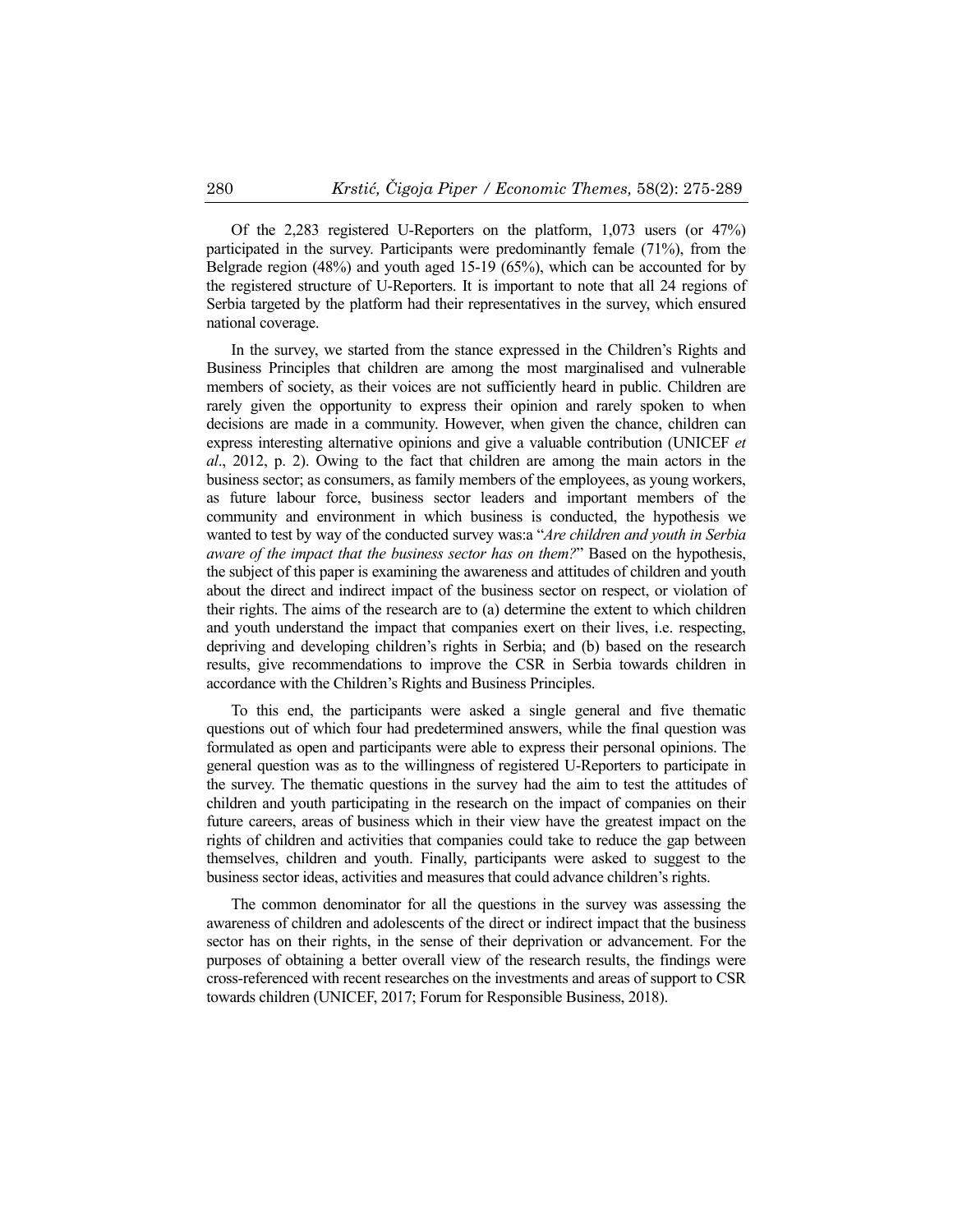## **4. Research results and discussion**

Do children and young people think that companies have a positive view of their future development path and the role they play in the Serbian economy? In the present research, the question of whether companies can help youth in their future careers is dominated by positive responses (68%). Namely, close to half of the survey participants (42%) believe that the business sector can partially help the youth, but the focus still puts its own business objectives, while about one third (26%) believe that businesses have the capacity to help young people in their future careers (Fig. 1). Fewer participants responded that companies either were not able, to or did not want to help children and youth in their future development (19%).



**Figure 1. "Do you think that companies can help youth in their future careers?"** 

*Source:* research by the authors

In the view of children and youth who participated in the conducted research, by far the greatest area of impact that the business sector has derived from the workplace (87%), by way of securing decent jobs for young workers and parents (75%) and protecting the safety of children in all business activities (12%). These findings are expected considering the state in the job market where the majority of employees earn minimum wage salaries (FREN, 2019, p. 67), and that the rate of informal employment, though decreased in the last several years, is still high at around 20%, which means that a fifth of all workers in Serbia are informally employed (*ibid*, p. 65). Additionally, the probability of unemployment among youth (15-24) is almost three times that of the adult population (25-54) (EBRD, 2017, p. 16), making the unemployment youth rate as high as around 24.4%, i.e., a quarter of youth in Serbia is unemployed (SORS, 2019). Even among university graduates, the unemployment rate is much higher than in the European Union; 15% compared to 5.6% (EBRD, 2017). Besides, The ambience where young people can be stimulated to start their own business is not developed enough in Serbia (Đorđević, Ćoćkalo & Bogetić, 2010). According to the survey participants, other areas of impact for the business sector on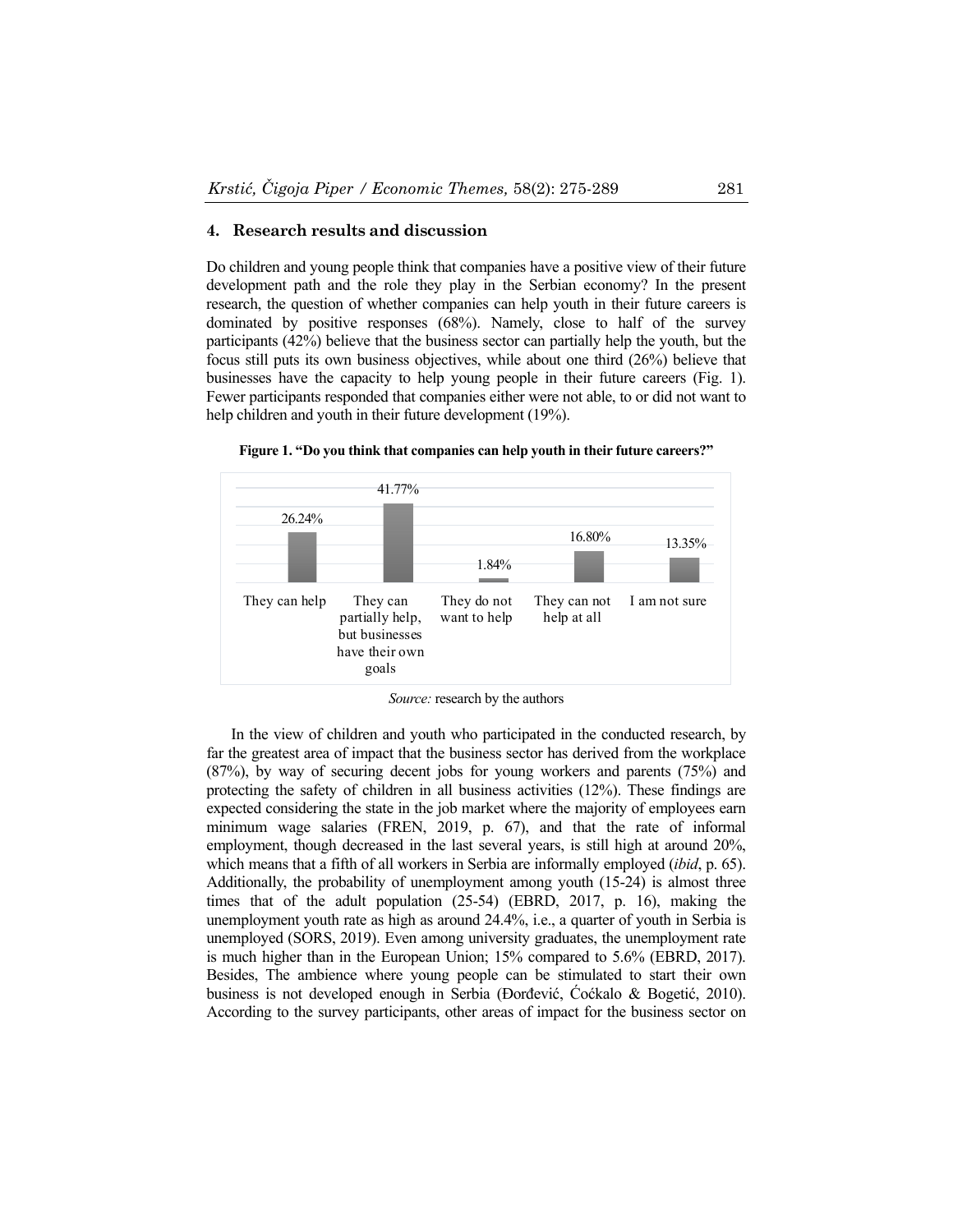children's rights are far less represented, such as safety products and services, respect for children in advertising and regarding the environment (Fig. 2). In the open-ended response, the participants additionally reinforced the area of impact by way of the workplace, stating the importance of the parents' job security ("parents to have a secure job", "decent salaries for parents"), advocating for better employability of youth workers ("companies to strive for better possibilities of youth employment") and decent work conditions which value youth workers ("companies to motivate creativity and innovation in youth workers, to take into consideration their principles and suggestions").

**Figure 2. "Which is the area in which companies should primarily support the rights of children and youth, directly or indirectly?"** 



*Source:* research by the authors

Children and youth who participated in our research suggested several additional measures and areas in which companies could support them, prominent among which were greater respect for children's rights (33%), financial support to organizations and institutions supporting children (28%) and preserving the environment (25%) (Fig. 3). We can conclude that children and youth do not consider companies to be sufficiently engaged and active in honoring and protecting children's rights, based on the fact that a full third of the participants thought that greater engagement of the business sector was needed in this area. Also, financial support given by socially responsible companies to children in the form of sponsorships and donations is insufficiently visible to this target group, since nearly a third of the participants in the present research believe it should be improved (28%). The same conclusion can be made with regard to preserving the environment, which a quarter of the participating children (25%) stress as a desirable additional measure of engagement by the business sector, whereas earlier research (UNICEF, 2017; FRB, 2018) indicates that this is an area into which companies gladly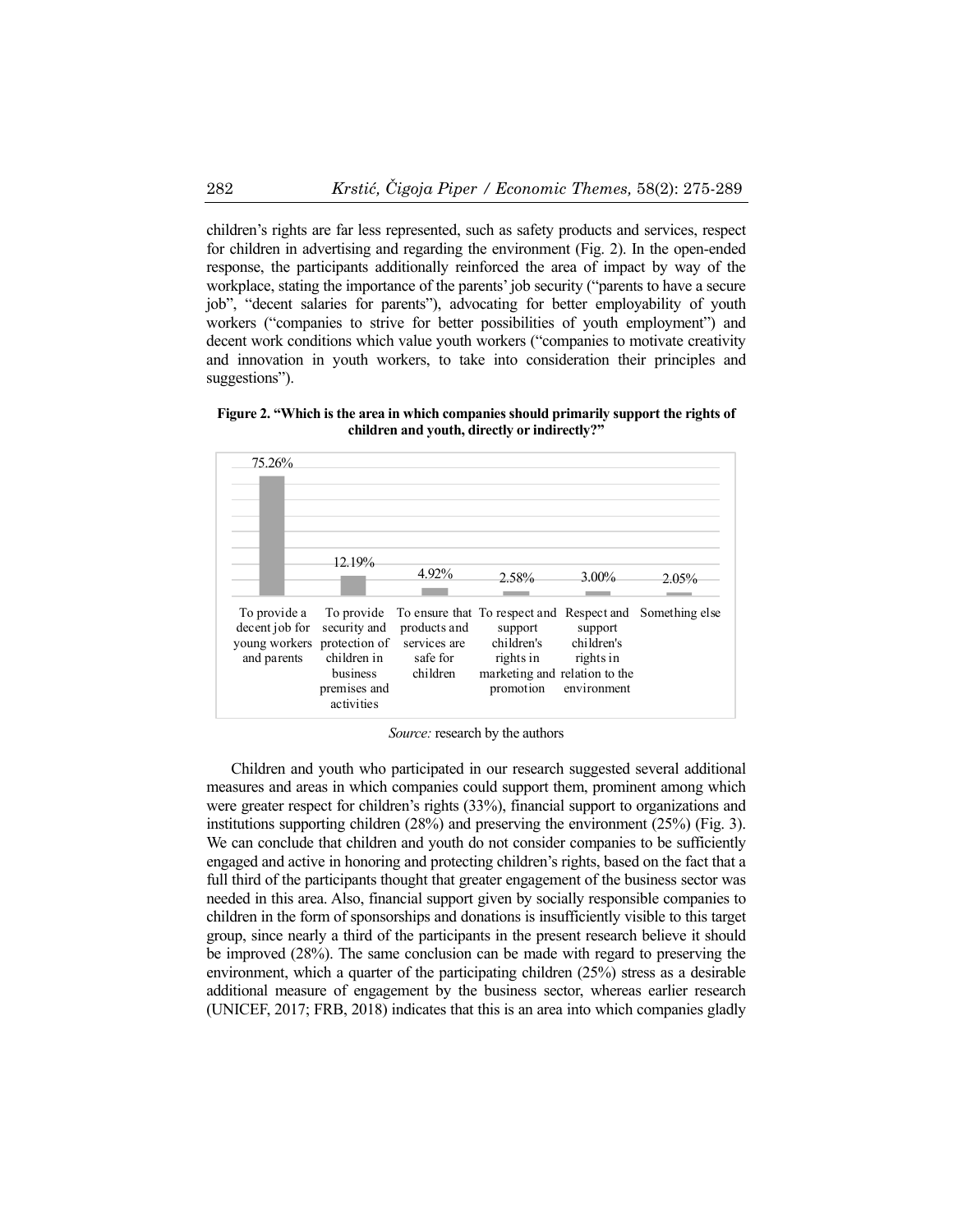invest and which they are prepared to support in the future as well. Regarding aiding children in emergencies, additional measures are not needed in the opinion of children and youth who participated in our research (only 7.4% pointed out this area). This result can be seen in relation to the results of the research conducted by UNICEF, which shows that only 38% of companies have an action plan regarding children in case of emergencies. A common denominator for both socially responsible companies and for children and youth is the fact that they do not see support for certain vulnerable groups (children from minority communities, at-risk/in the streets) as an important area of support. Only 7% of children and youth from our research emphasised this area, while as many as 76% of companies from the UNICEF research showed no interest or partial interest in financing services and programmes for the most vulnerable groups of children.



**Figure 3. "Which additional measure should companies take to have a more positive impact on children and youth?"** 

The EBRD has in its analysis of the Serbian economy (2017, p. 5) recognised youth employment and investments into education as the leading initial motivation which could advance the productivity of the economy. The same report states that the competitiveness of the Serbian economy is negatively impacted by the discrepancy of the business skills that youth offer in the job market, as the educational system and obtained knowledge, do not match the demand in the market expressed through the needs of the private sector (*ibid*, p. 11). Therefore, it doesn't surprise that over half of children and youth (56.5%) participating in our research believe that companies should make additional efforts through organising work experiences, mentorships, internships and volunteer work, in order to make the work environment more approachable to them (Fig. 4). Also, above a third of the participants in our research (32%) stress the importance of student scholarships which could indirectly reduce the brain drain Serbia struggles with, and which costs the state up to 1.2 billion euros per annum (Institute for Development and Innovations, 2019). It can be concluded from the above that the youth workforce is crucial to future sustainability and development potential of the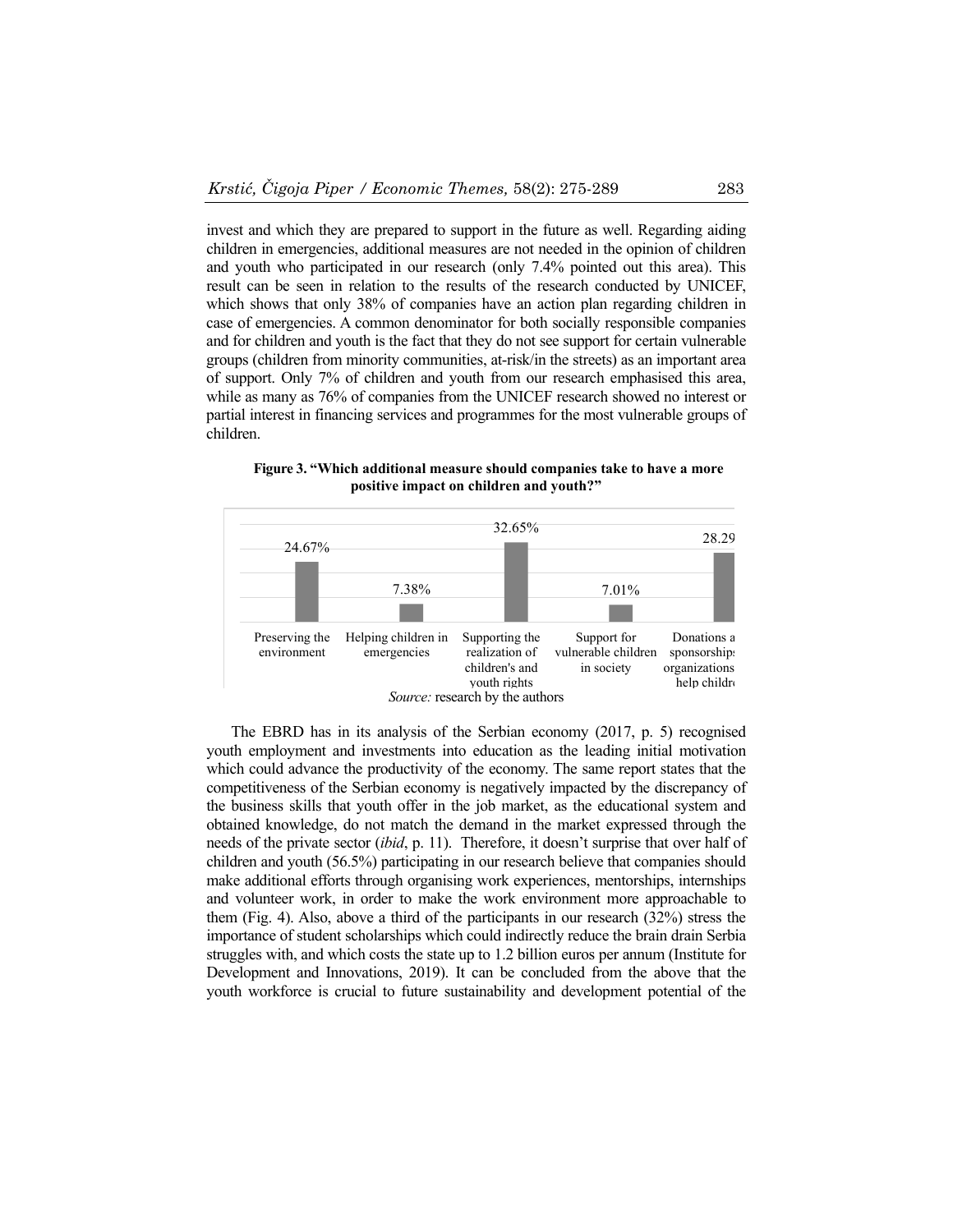Serbian economy, reflected in its increased productivity and competitiveness as well as the offer of a qualified workforce in the job market.

**Figure 4. "Which step should companies make to create the business environment more approachable to youth?"** 



*Source:* research by the authors

The final, open-ended question asked for suggestions from children and youth as to what the business sector could do to better support the rights of children ("What do you suggest companies should do to support the rights of children and youth in society?"). The aim of the open-ended question was to give the research participants an opportunity to express their personal views on the impact of the business sector on children and youth, considering the fact that the research approach which studies children from the position of their own attitudes, views, and perception advances the rights of children in its very foundations (Đurić, 2012). Based on an analysis of responses given by 642 research participants, the findings from the previous research questions were reinforced as follows:

- the area of greatest impact for the business sector derives from the workplace ("companies should start offering decent salaries and secure positions"; "companies should stop being slaveowners towards my parents"; "secure decent, instead of humiliating working conditions for young workers, so they can attain experiences");

- companies are insufficiently active in advocating for the rights of children in society ("they should interview children and youth about their ideas, and help them achieve their goals"; "they should establish actual contact with children and youth in order to better listen to their needs"; "to fight for young people"; "to become more involved in campaigns which support the rights of children and youth");

- activities in the area of environmental protection should be more intense and visible ("to save nature, not use plastic"; "children have the right to live in a clean,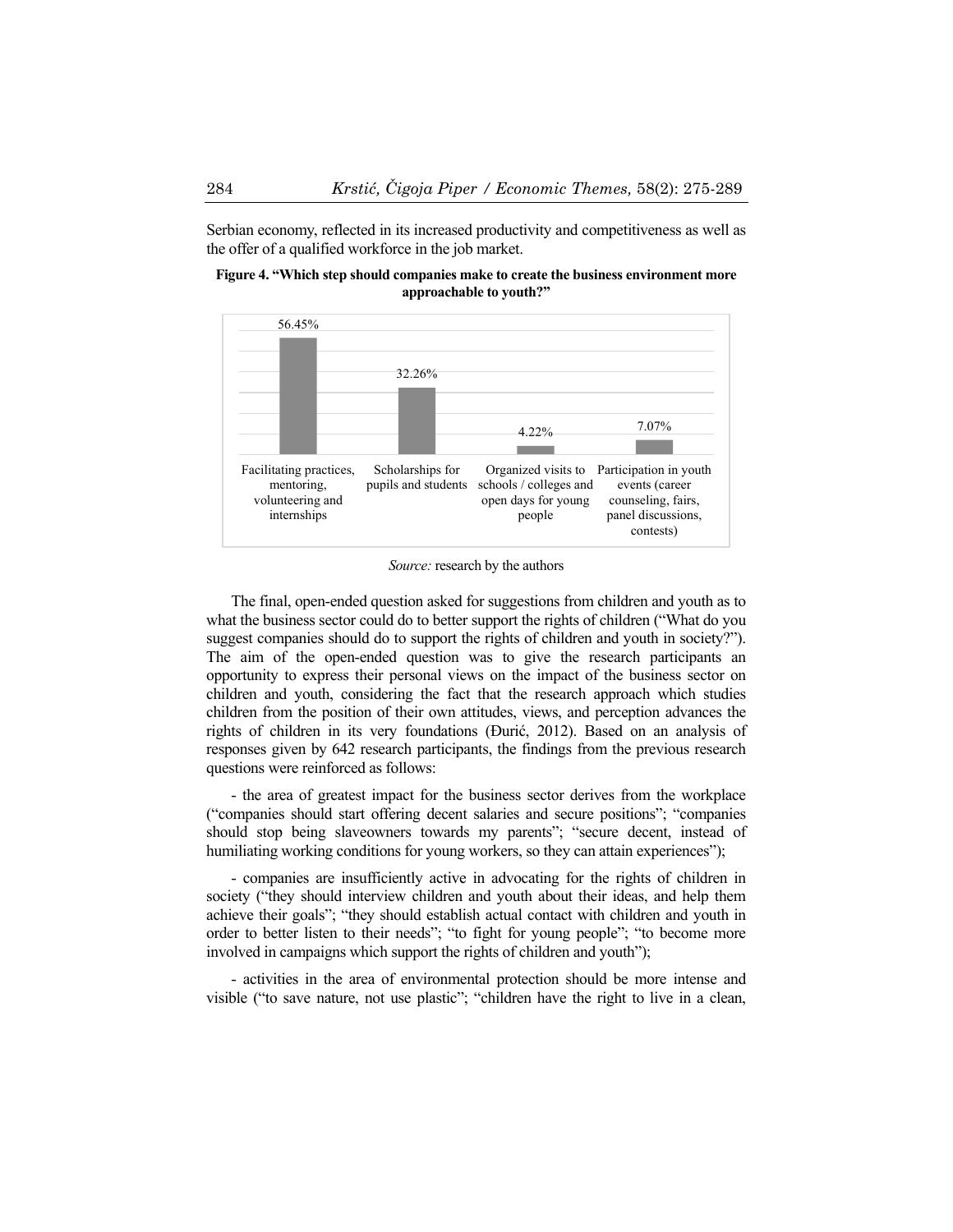healthy, unpolluted environment"), as should be the support to organizations and institutions which support children ("to become involved in numerous activities performed by children and young people and organised by schools");

- companies are not taking additional efforts to make the business environment more approachable to future workers ("they should enable more work experiences so young people could gain an idea of what they would like to do in their lives"; "open office days with a practical segment"; "not to discriminate against young people interested in working").

#### **5. Conclusion**

The connection between the business sector and children appears to be growing more intense. Children encounter different business practices daily as consumers, family members of employees or company owners, young workers or participants in company educational programmes, supporting the activities of the business sector. Children are therefore key actors in doing business, not only on account of being under the influence or business activities and relationships but also because they represent future employees and managers in companies and consumers of their products and services. The conducted research attests to this, confirming that companies in Serbia have a powerful and clearly visible impact on the lives of children and youth.

The tested hypothesis was disproved by the responses our participants gave to questions concerning various areas in which the business sector exerts a direct or indirect impact on the quality of their lives. In that respect, the first aim of the paper is attained and presented in the conclusion that children and youth in Serbia are fully aware of the impact that the business sector has on them. During the analysis of the obtained results, it was determined that companies can help youth in their future careers and that the area of greatest influence on children's rights was via the workplace – by securing decent jobs for young workers and parents and making the future workplace approachable to young workers, and that more involvement of companies in supporting and actualising children's rights in society is desired.

Insight into how children and youth interpret the impact that companies have on their lives leads to recommendations on how to improve the CSR of companies in Serbia in the area of children's rights in accordance with the Children's Rights and Business Principles:

- for Principles no. 1 and no. 10, which speak to the aim of raising awareness on the rights of children and the obligation to respect them, the participants in the research opined that it is necessary for companies to establish real contact with children and youth, to research their needs and act in accordance with these findings to initiate campaigns which will directly and clearly endorse children's rights, and to support organizations and institutions which support children;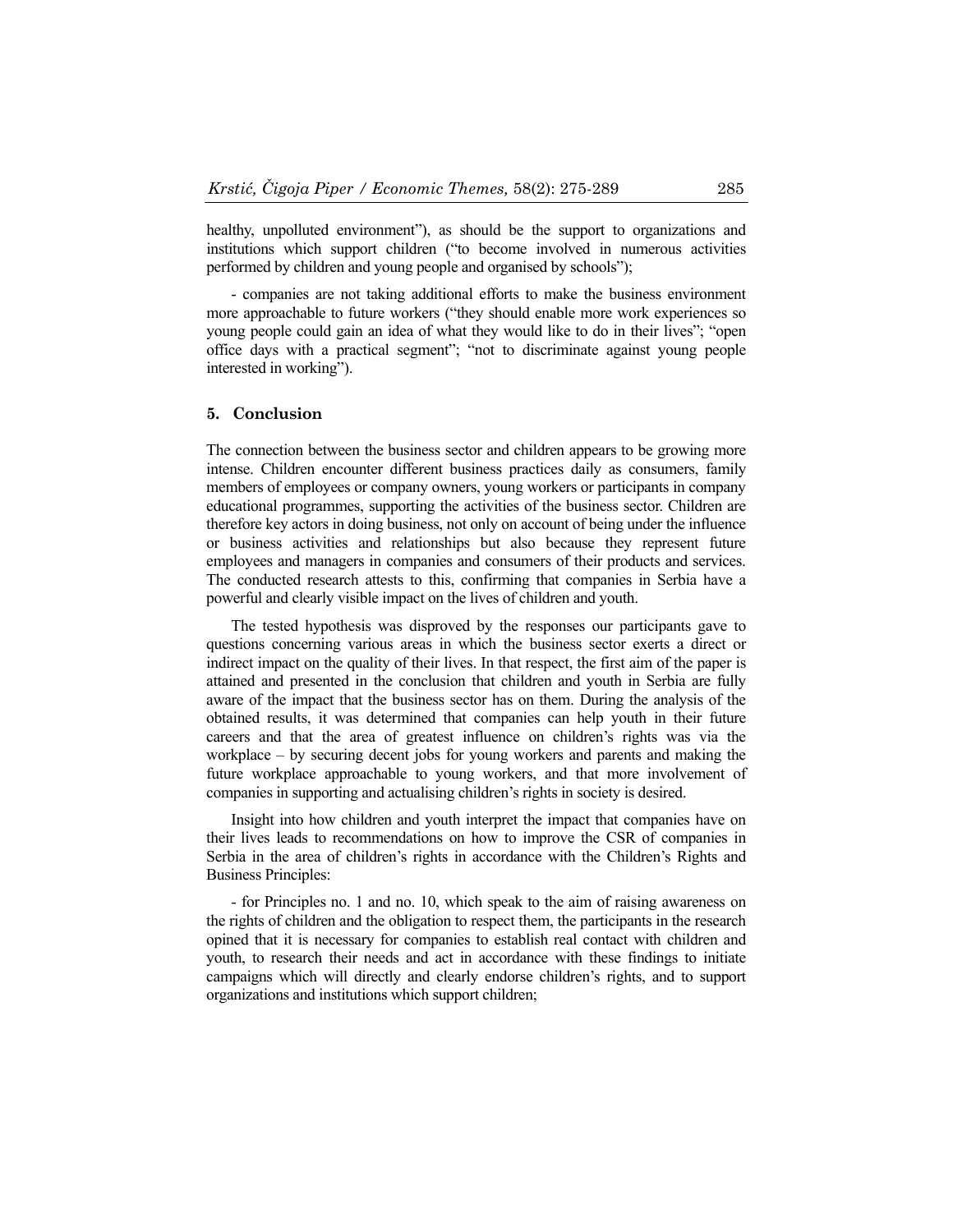- in order to actualise Principle no. 3 which secures decent work for young workers, parents and guardians, children and youth in Serbia stress the necessity of respecting the basic rights of employees with regard to paying a proper salary and payroll taxes, the need to introduce a "family-friendly" work atmosphere and making the future workplace more approachable to young workers through different educational and training, as well as short-term programs for talented youth;

- the area of the environment (Principle no. 7) must be promoted and respected more effectively, by way of a larger number of visible activities striving to preserve the nature (promoting recycling, conducting projects for children and youth which incite a responsible stance towards nature);

- finally, children and youth should be treated as a group of stakeholders demanding special attention. Including children in advancing the social community and ecological initiative of the business sector do not only represent initiatives earning the epithet of "good corporate citizen" but also carry potential risk to companies' reputations (Šmaižienė, 2015); this is why it is necessary to conduct a sequence of strategically planned activities which would bring long-term benefits to children and youth, but also to the company as a whole.

The listed recommendations can be incorporated into business strategies, however, many CSR activities, including one related to children's rights, are neglected, for which the human factor might be accountable – the management. According to Kumaza (2018), social responsibility of companies usually encompasses all the issues of importance to society, but frequently "managers lack the knowledge and understanding of business externalities" (p. 209). In that sense, it is necessary that the government, non-governmental organisations and media secure the advocacy of CSR activities which relate to the strengthening and promotion of children's rights, along with their more active supervision, reinforcing their initiative with managers and company owners. Additionally, introducing the Children's Rights and Business Principles into business strategies, policies and procedures would be achievable if they were incorporated in CSR or sustainability reports, if their introduction were endorsed by a reputable and comprehensive business association (such as the Serbian Chamber of Commerce) or via certification of socially responsible companies (Krstić, 2017).

A limitation the authors encountered during the research is reflected in the insufficient involvement of children and youth in actively taking part in discussions about the topics and fields of interest that impact them, like the business sector. Despite utilising the U-Report platform, out of the 2,283 registered U-Reporters, 1,073 confirmed their willingness to participate. However, valuable findings were obtained on the attitudes of children and youth on the direct and indirect impacts that the business sector in Serbia has on them, which to this day represents an unexplored area in national academic research. Future research on this topic could intersect in-depth opinions of children and youth with companies by using focus groups, which would pinpoint with greater clarity the areas of Child Rights and Business Principles where there is a need for additional involvement of the business sector.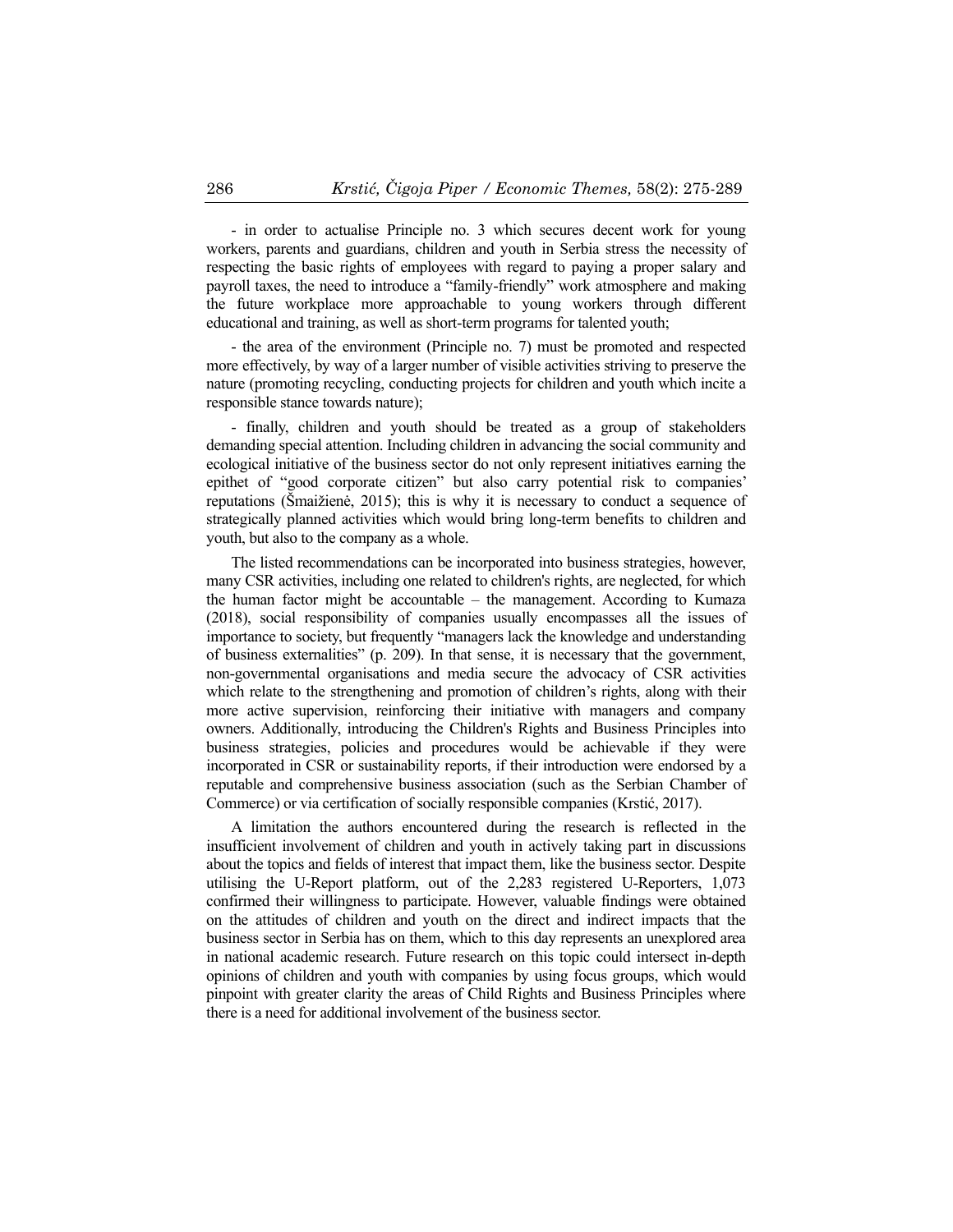#### **References**

- Bergadaà, M. (2007). Children and Business: Pluralistic Ethics of Marketers. *Society and Business Review,* 2(1), 53–73. DOI 10.1108/17465680710725272.
- Berlan, A. (2016). Whose Business is it Anyway: Children and Corporate Social Responsibility in the International Business Agenda. *Children & Society*, 30, 159–168. DOI:10.1111/chso.12149.
- Carroll, A. (1991). The Pyramid of Corporate Social Responsibility: Towards the Moral Management of Organizational Stakeholders. *Business Horizons*, 4(3), 1–20. https://doi.org/10.1016/0007- 6813(91)90005-G.
- Crane, A. & Kazmi, B. A. (2010). Business and Children: Mapping Impacts, Managing Responsibilities. *Journal of Business Ethics*, 91(4), 567–586. DOI: 10.1007/s10551-009– 0132-y.
- Čigoja Piper, D., Radojević, T., Radović, N. & Čolović, M. (2019). Uloga medijske konvergencije u razvoju kulturnih i kreativnih industrija. In *Proceedings of the International Scientific Conference on Information Technology and Data Related Research* - *Sinteza 2019* (pp. 141– 146). Novi Sad: Singidunum University. DOI: 10.15308/Sinteza-2019-141-146.
- Đorđević, D., Ćoćkalo, D., & Bogetić, S. (2010). Preduzetničko ponašanje kod mladih -- rezultati istraživanja u Srbiji. *Ekonomske teme*, 48(3), 467–479.
- Đurić, S. (2012). Etički problemi u istraživanjima o deci. *Specijalna edukacija i rehabilitacija*, 11(3), 449–468. doi:10.5937/specedreh11-2552
- European Bank for Reconstruction and Development. (2017, December). *Serbia Diagnostics: Assessing Progress and Challenges in Developing a Sustainable Market Economy*. Prepared by Economics, Policy and Governance Department at the EBRD.
- Forum for Responsible Business (2018). *Doprinos kompanija članica Foruma za odgovorno poslovanje održivom razvoju u 2017. godini*. Belgrade: Smart kolektiv.
- Fondacija za razvoje ekonomske nauke (2019). Kvartalni monitor 57, retrieved from: http://www.fren.org.rs/sites/default/files/qm/osvrt1-57.pdf, accessed 19 September 2019.
- Institut za razvoj i inovacije IRI (2019). Troškovi emigracije mladih, retrieved from: http://iri.rs/uploads/documents/troskovi-emigracije-mladih.pdf, accessed 28 October 2019.
- Ivanović-Đukić, M. (2011). Podsticanje društveno odgovornog poslovanja preduzeća u funkciji pridruživanja Srbije EU. *Ekonomske teme*, 49(1), 45–58.
- Krstic, N. (2017). Primena Principa poslovanja i prava dece u strategiji društveno odgovornog poslovanja preduzeća u Srbiji. *Sociologija*, 59(3), 351–363. https://doi.org/10.2298/ SOC1703351K
- Krstić, N. (2014). *Razvoj društveno odgovornog poslovanja kao deo poslovne strategije preduzeća u Srbiji*. Doctoral dissertation, Faculty of Economy, Finance and Administration, Singidunum University, Belgrade, Serbia.
- Kumaza, A. (2018). Examining Business Innovation in the Social Responsibility. *Ekonomski horizonti*, 20(3), 197–213. UDC: 33 ISSN: 1450-863 X.
- Martin-Ortega, O., & Wallace, R. (2013). Business, Human Rights and Children: The Developing International Agenda. *Denning Law Journal*, 105-128.
- Ministarstvo omladine i sporta Republike Srbije (2015). Nacionalna strategija za mlade za period od 2015. do 2025. godine, retrieved from: https://www.mos.gov.rs/mladisuzakon/ attachments/article/389/nacionalna\_strategija\_za\_mlade0101\_cyr.pdf, accessed 17 October 2019.
- Ministry of Labor, Employment, Veteran and Social issues of the Republic of Serbia (2019). Draft Law on the Rights of the Child and Child Ombudsman, retrieved from: https://minrzs.gov.rs/arhiva-internet-prezentacije-

2019/images/prednacrt\_zakona\_o\_pravima\_deteta\_i\_zastitniku\_prava\_deteta.doc, accessed 1 December 2019.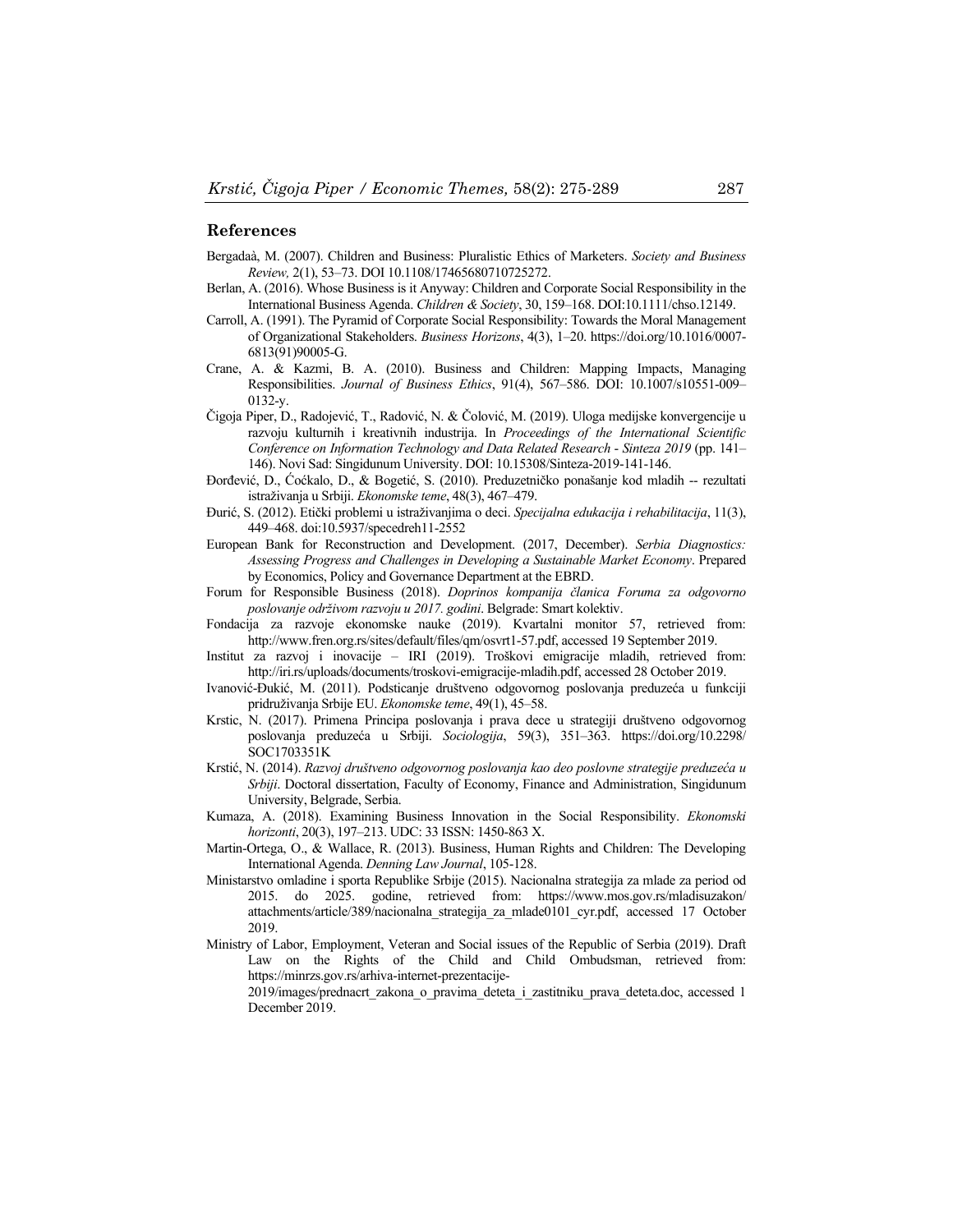- Save the Children (2010). Children's participation in Corporate Social Responsibility, retrieved from: https://www.business-humanrights.org/sites/default/files/reports-and-materials/Childrenparticipation-in-CSR-Jun-2010.pdf, accessed 1 October 1 2019.
- Sekulic, V., & Pavlovic, M. (2018). Corporate Social Responsibility in Relations with Social Community: Determinats, Development, Management Aspects. *Ekonomika*, 64(4), 59–69. https://doi.org/10.5937/ekonomika1804057S
- Šmaižienė, I. (2015). Children-Engaging Social and Environmental Initiatives as Determinants of Corporate Reputation. *Enterpreneurial Business and Economics Review*, 3(4), 89–103. DOI: 10.15678/EBER.2015.030406.
- Statistical Office of the Republic of Serbia (2019). Developments in the labor market in the second quartal of 2019, retrieved from: http://www.stat.gov.rs/en-us/oblasti/trziste-rada/anketa-oradnoj-snazi/, accessed 29 September 2019.
- Vučković Šahović, N. (2001). *Prava deteta i Konvencija o pravima deteta*, Belgrade: The Yugoslav Center for the Rights of the Child.
- United Nations (1989, November 20). Convention on the Rights of the Child, retrieved from: https://www.unicef.org/serbia/media/3186/file/Konvencija%20o%20pravima%20deteta.pdf , accessed 17 October 2019.
- UNICEF Serbia (2017). *A report on the state of CSR towards children* (Izveštaj o stanju društveno odgovornog poslovanja sa fokusom na decu). Belgrade: Serbia.
- UNICEF, The Global Compact and Save the Children (2012). Principi poslovanja i prava deteta, retrieved from: https://www.unicef.org/serbia/sites/unicef.org.serbia/files/2018-06/principiposlovanja-i-prava-deteta.pdf, accessed 8 November 2019.
- UNICEF (2015). Obligations and actions on children rights and business, retrieved from: https://www.unicef.org/csr/files/CSR\_GC\_OBLIGATIONS\_AND\_ACTIONS\_FINAL\_AU GUST05.pdf, accessed 19 October 2019.

Zadek, S. (2004). The Path to Corporate Responsibility. *Harvard Business Review*, 82(12), 125–132.

#### **STAVOVI DECE I MLADIH O POSLOVNOM SEKTORU SRBIJE**

**Apstrakt:** Pored sve veće pažnje koja se posvećuje ulozi biznisa u društvu, uz uvećanu svest o vezama između poslovnog sektora i ljudskih prava, u poslednjoj deceniji je aktuelizovano sagledavanje relativnog uticaja poslovnog sektora na prava dece. Nakon promocije Principa poslovanja i prava dece u 2012. godini, uticaj poslovnog sektora počeo je da se posmatra kroz raznovrsnost načina na koji utiče na decu, na radnom mestu, tržištu, u zajednici i naspram očuvanja životne sredine. Kvantitativno istraživanje dece i mladih u Srbiji sprovedeno preko UNICEF-ove platforme U-izveštaja sa ciljem da se ispita hipoteza "Da li su deca i mladi u Srbiji svesni uticaja koji poslovni sektor ima na njih?" identifikovalo je njihove stavove da kompanije treba i mogu da im pomognu na budućem razvojnom putu, da najveća oblast uticaja na dečja prava dolazi sa radnog mesta - omogućavanjem dostojnog rada mladim radnicima i roditeljima i čineći buduća radna mesta mladima dostupnim kroz programe obrazovanja i obuke. mesta mladim radnicima. Ujedno, istaknuto je i očekivanje dece i mladih u Srbiji o većem učešću preduzeća u podršci i ostvarivanju prava dece u društvu.

**Ključne reči:** ljudska prava; prava dece; poslovni uticaj; Principi poslovanja i prava deteta; društveno odgovorno poslovanje; Srbija.

#### **Acknowledgement**

The U-Report platform for the research was provided by the United Nations Children Fund (UNICEF) in Serbia